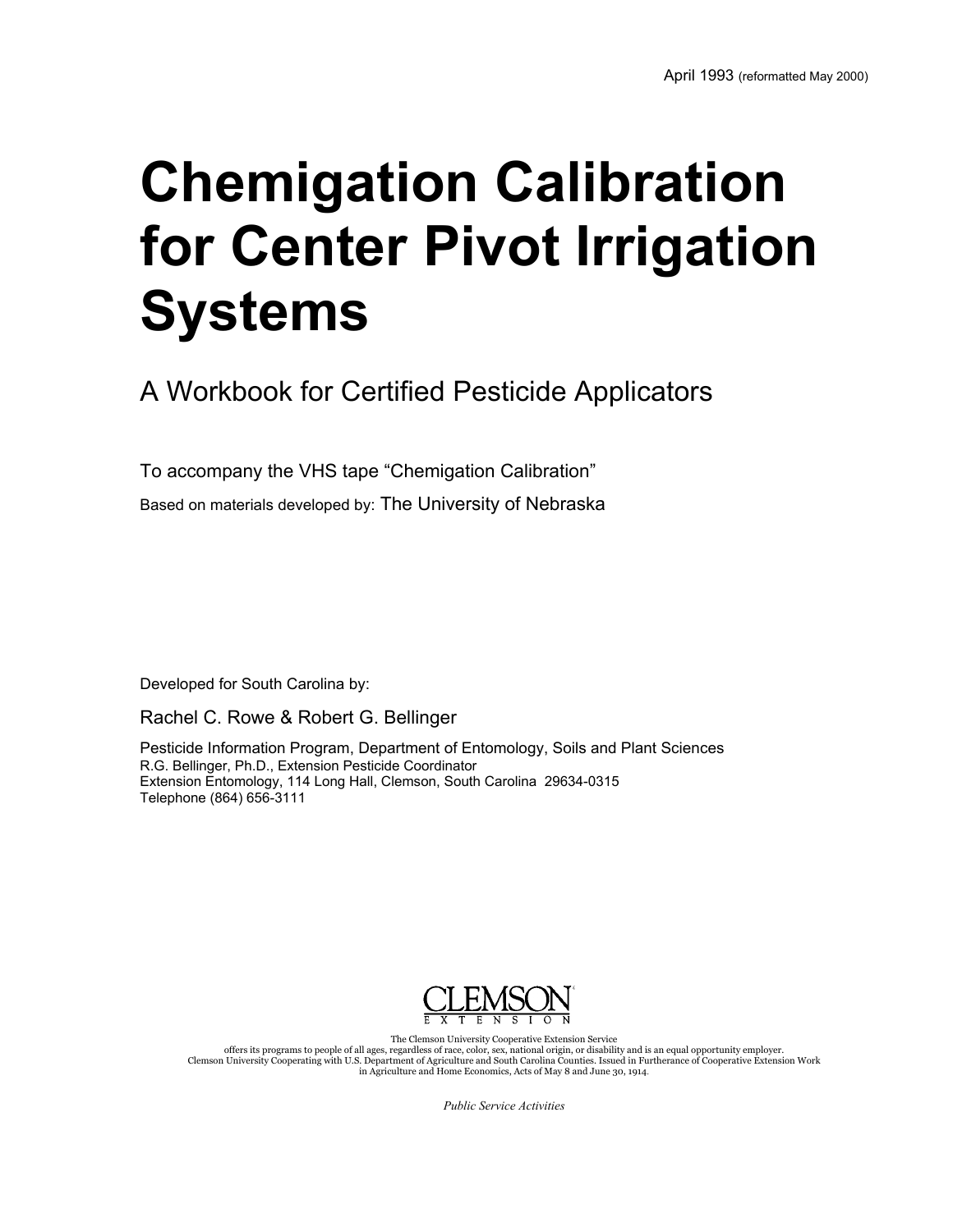## **Chemigation Calibration for Center Pivot Irrigation Systems**

## *A Workbook for Certified Pesticide Applicators*

## **General Information**

*Chemigation* is the application of agricultural chemicals through an irrigation system by injecting these chemicals into the irrigation water.

*Chemigation Calibration* is the measurement and adjustment of the chemical injection and the irrigation systems to insure that an accurate amount of chemical is being both injected and applied.

Calibration is NOT a cost of application. Costs ARE often incurred, when you do not calibrate because:

- Applying too little or too much chemical is a waste of money;
- Applying too much chemical is illegal;
- Applying too much chemical may damage crops;
- Applying too much chemical may contaminate ground or surface water;
- Applying too much chemical is a safety hazard,

## **Full Circle Center Pivot Irrigation Systems**

Center pivot sprinkler irrigation systems are normally designed to run with the end gun operating.  $\vert$  Separate injection systems When the end gun is off, the  $\parallel$  should be maintained for flow from the other sprinklers  $\vert$  fertilizers and for pesticides. Consequently, the injection  $\parallel$  volumes that require high would have to be changed  $\vert$  large (1000+ gal) supply each time the end gun altanks. Pesticides are turned off. The state of the lower delivered in much lower

It is best to *leave intermittent end guns OFF when chemigating* t o prevent contamination of non-target sites if the end gun does not turn off, or over-application in spots if it does.

*During chemigation, two or three sprinkler heads adjacent to the pivot point should also be turned off* to prevent contamination of the pivot point and the equipment located there *and* for applicator safety during calibration and inspection.

## **Chemical Injection Systems**

Injection systems consist of:

- an easily adjustable injection pump,
- a calibration tube,
- a nurse or chemical tank with agitation,
- chemically resistant hoses, clamps and fittings, and
- appropriate shutoff devices and backflow valves.

will typically increase 2-10%. Fertilizers are applied in high rate during chemigation | capacity injection pumps and volumes, requiring lower capacity injection systems and smaller (50 to 100 gal) supply tanks.

## **Calibrating Full Circle Center Pivot Systems for Chemigation**

With a few minor changes. the following steps can be applied to any type of irrigation/chemigation system, not just a center pivot sprinkler system.

- 1. Inspect the irrigation system and the chemical injection system for problems or signs of wear.
- 2. Check the system's uniformity of water application.
- 3. Measure the following in the field:
- radius to the outer wheel track,
- wetted radius,
- irrigation pump output,
- pivot travel speed.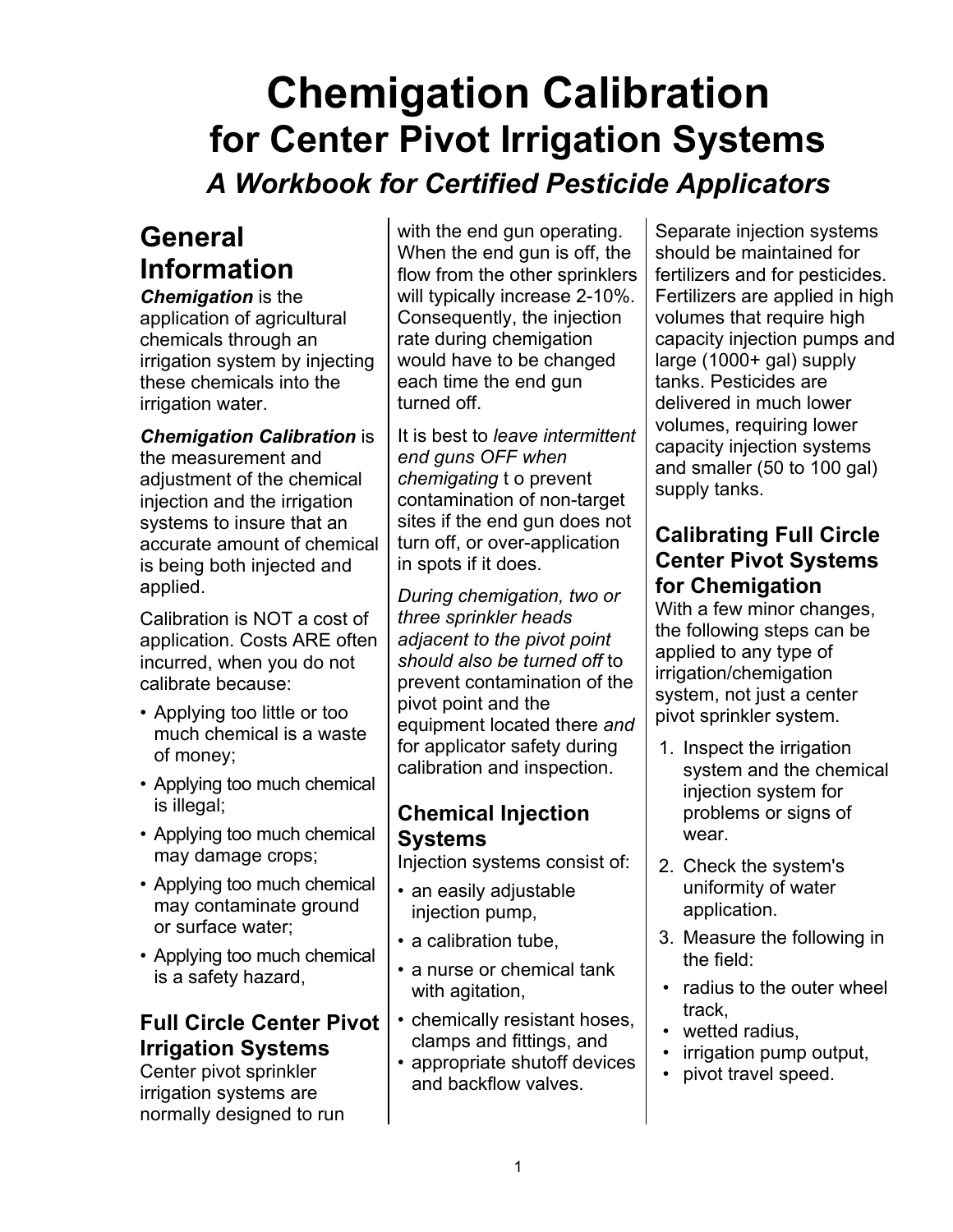- 
- total acres to be treated,
- total amount of chemical needed
- revolution time,
- chemical injection rate in gal/hr,
- convert the injection rate units to the units on the calibration tube.

## **Step 1. Inspection**

Before chemigating, you should inspect the irrigation and chemical injection systems for signs of damage or wear. Make sure they are in good working order and operating properly.

### **Step 2. Uniformity of Water Application**

To check the system's uniformity water of application:

- 1. Set catch containers at 10 ft intervals along the full length of the system. Containers should be straight sided and must be equal in diameter. Set containers in an open area, not under a canopy of growing crops.
- 2. Operate the system at the pressure to be used when the chemical is applied. System speed should be slow enough to get at least a one half inch application during the check for uniformity.
- 3. Record the quantity of water in each container and its location.

4. Calculate the following: 4. Average the amount of 4. *Pivot travel speed* is water collected in all **neasured** at the last containers and compare  $\parallel$  wheel track with the it to the quantities in the  $\parallel$  system operating. It is individual containers. If  $\parallel$  expressed in feet per significant deviation  $\vert$  minute (ft/min). (greater or less than 10%) from the average is found at any particular point, nozzles or sprinklers at that location may need replacing.

## **Step 3. Field Measurements**

- 1. Radius -the distance from the pivot point to the last wheel track. The radius will be used to calculate the number of hours that the pivot takes to complete one circle or the *revolution time*.
- 2. Wetted radius the distance between the pivot point and the point where the water throw of the last sprinkler ends and dry soil begins. DO NOT use the end gun. The wetted radius will be used to calculate *acres to be treated.*
- 3. Irrigation pump output the pumping rate of your well expressed in gallons per minute (gal/min). A working flow meter must be used to accurately measure the well's current output.

The following equipment will be needed:

> *Stop watch, Marking flags, 100 foot measuring tape, Rainsuit, Calculator*

- Operate the system at a setting and pressure most commonly used for applying either a fertilizer or a pesticide, depending on the type of chemigation you will be doing. Since the system will be operating, you will need a rainsuit to take this measurement.
- Flag the location of either wheel on the outer tower as it begins to move. If the tower moves intermittently, be sure to take the start/stop measurement at the same point in the start/stop cycle of the tower movement.
- As the flag is set, start your stopwatch;
- After 10 minutes, flag the new location of the same wheel;
- Measure the distance between flags or the distance traveled;

## **Pivot travel speed =**

measured distance (ft) 10 min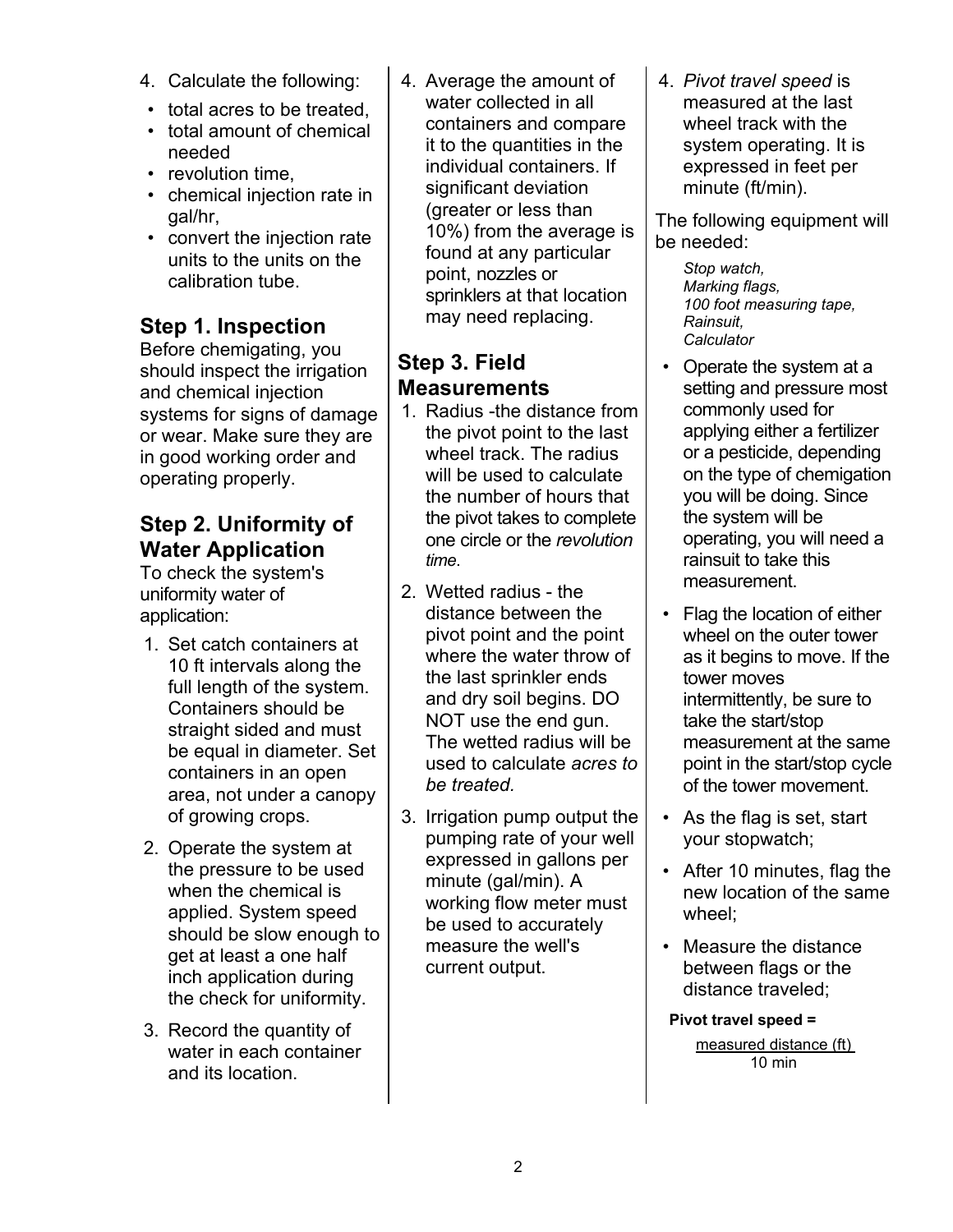Soil type, slope, and wheel track depth can all affect travel speed. On rolling terrain, take measurements at several locations, on the level, on an upslope, and on a downslope, and average the three.

### **Step 4. Calculations**

1. **Total acres to be treated or the number of acres irrigated.** For full circle center pivot systems, this is the area of a circle.

#### **Area = πr 2**

where:  $r =$  the wetted radius,<br>and  $\pi = 3.14$  $\pi = 3.14$ 

The answer will be in square feet. To convert the answer to Acres, you divide by 43,560 sq ft/Acre.

#### **Acres to be treated** =

3.14 x wetted radius<sup>2</sup> 43,560 sq ft/A

#### 2. **Total amount of chemical needed.**

**Total amount of chemical needed =**

 Total A to be treated x rate\* \*As directed on the product label

If the rate was given in quarts per acre, then you should convert your answer from quarts to gallons:

#### **Number of gals =**

No. qts 4 qts/gal

When applying a nitrogen fertilizer, the rate is given in pounds of N per acre. You must convert from #N/Acre to gal of N solution/Acre in order to determine the Total gals of chemical needed.

3. **Revolution time** of the pivot, or the time it takes the pivot to complete one full circle.

Revolution time is needed to calculate both the injection rate and the amount of water being applied with the chemical. With certain chemicals, some herbicides, for example, a specific amount of water must be applied along with the chemical.

*For insecticides,* the amount of water applied with the chemical is not important, as long as the right amount of chemical is applied per acre. From an environmental standpoint the chemical should be applied as quickly as possible by moving the pivot rapidly, so the pivot timer should be set at 100%.

The calculations far determining Revolution time when applying insecticides are as follows:

#### **Revolution time (min) =**

Circumference (ft) Pivot travel speed (ft/min)

where:

- Circumference = 2 π r
- $r =$  the radius or distance from the pivot point to the last wheel track

#### **Pivot travel speed =**

measured distance (ft) 10 min

Because Revolution time is expressed in hours, convert from minutes to hours by:

**Revolution time (hr) =**

Revolution time (min) 60 min/hr

*For herbicides,* the volume of water that accompanies the chemical is a critical part of the treatment. Labels often specify the volume of water in inches that must accompany an application.

With sprinkler irrigation systems, only 85% of the water pumped out by the irrigation system actually reaches the soil surface, because of drift and evaporation. In other words the system is only 85% efficient. When calculating the volume of water to be pumped, you must allow for this.

The calculations needed for determining Revolution time when applying herbicides are as follows:

#### **Amount of water that must be pumped so that the specified amount will reach the soil =**

Label requirement (inches) .85

where:  $.85 =$  the average efficiency of the pump

#### **Total volume of water that will be required** =

Amount of water needed to be pumped x A to be treated

The flow rate of your pump can be read off of the flow meter, then converted from gallons per minute (gpm) to acre-inches per hour (ac-in/hr).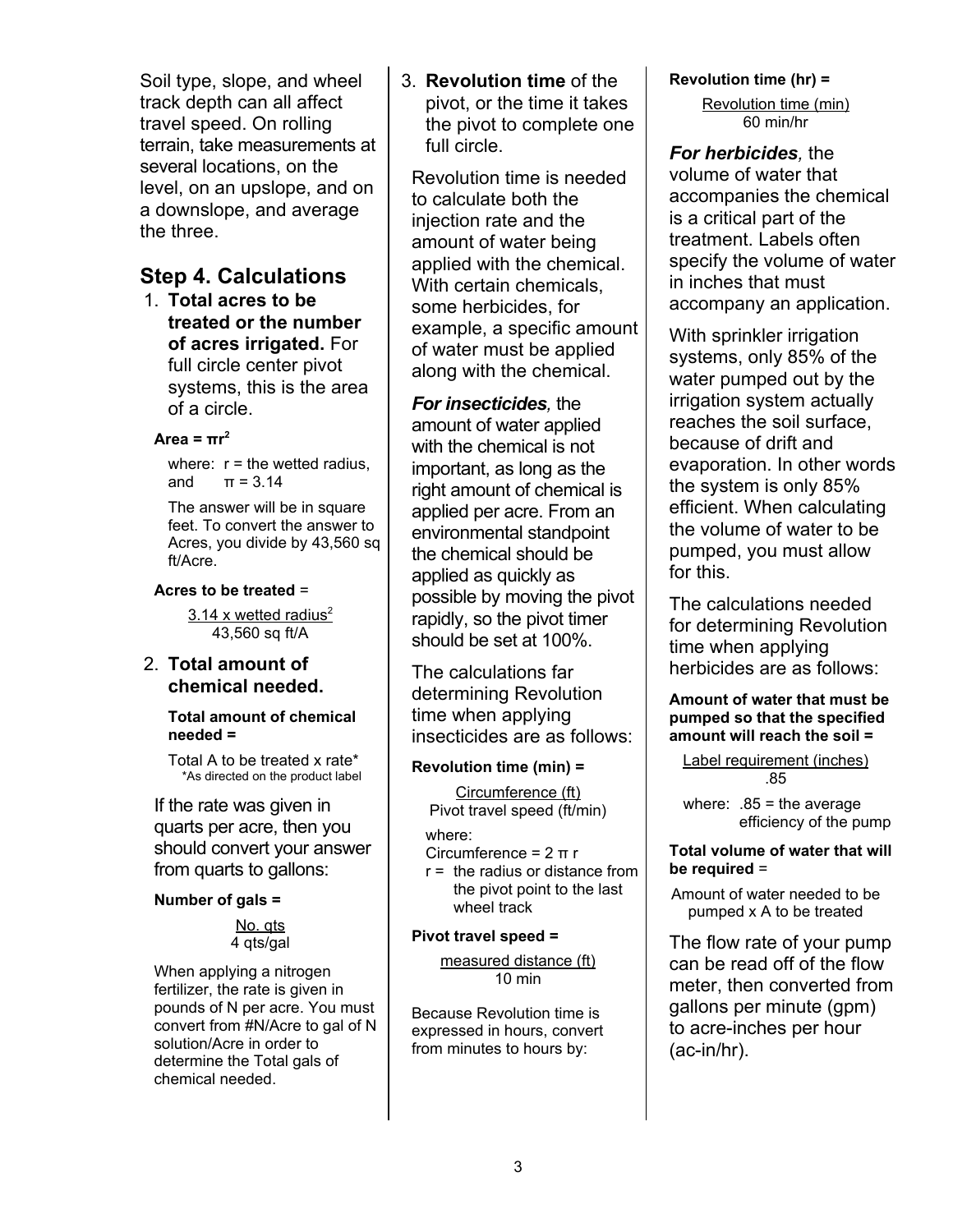#### **Flow rate (ac-in/hr) =** flow rate (gpm) 450 gpm/ac-in/hr

where: 1 ac-in/hr =  $450$  gpm

#### **Revolution time (hr) =**

Total water required (ac-in) Flow rate (ac-in/hr)

To determine where you must set the pivot timer to achieve your particular Revolution time, you must first look at a chart developed by the irrigation system's manufacturer. Determine from the chart the time it will take the pivot to make one revolution when set at 100%. Your initial pivot timer setting will be determined by what percent of the 100% time will achieve your Revolution time.

#### **Initial pivot timer setting (expressed as a %) =**

Revolution time at 100% (chart) Your calculated Revolution time

Set the initial timer setting, and once again, check the travel speed on the ground using your flags, stopwatch, and measuring tape.

Adjust the timer setting until you reach the travel speed that will achieve the calculated revolution time.

Now you are ready to calculate injection rate.

4. **Injection rate**, expressed in gallons per hour. The injection rate will determine the capacity of the pump you will need to do the job. You should always work in the middle ranges of the pump's

output. NEVER adjust the pump to less than 10% of its rated capacity nor try to exceed it.

**Injection rate (gal/hr) =**

Total chemical needed (gal) Revolution time (hr)

5. **Convert injection rate to match the units on** Usually, the units on a calibration tube are measured in ounces (oz) or milliliters (ml).

**To convert from gal to oz:**

 $gal/hr \times 2.13 = oz/min$ 

where:  $2.13 = 128$  oz/gal 60 min/hr

**To convert from gal to ml:**

 $qal/hr \times 63 = ml/min$ 

where:  $63 = 3785$  ml/gal 60 min/hr

## **Step 5. Calibration**

Remember:

- Make adjustments to the chemical application system *only while the system is operating.*
- Because various ag chemicals have different densities and viscosities and also differ from plain water, you must **re***calibrate each time you start a new application.*
- *• Use all appropriate safety precautions and protective clothing when you calibrate.*

Calibrating the injection device:

1. Install the calibration tube in-line on the suction side of the injection device *(not* *on the non-pressurized discharge side);*

2. Calculate the initial injection pump setting as a of the maximum pumping rate;

**Initial pump setting** =

Desired injection rate (gal/hr) Max (100%) pump rate (gal/hr)

- **the calibration tube:** 3. Fill the calibration tube with chemical and inject solely from the calibration tube.
	- 4. Turn on the pump and allow it to settle down. Open the valve and, with a stopwatch, measure the chemical flow for one minute.
	- *5. If* too much chemical is injected, turn the pump down slightly, if too little chemical is injected, turn the pump up slightly. Continue to make rough adjustments to the injection device and try again over several one minute periods, until the calibration tube drains the exact amount of chemical it is supposed to in one minute.
	- 6. Confirm that the chemical is being injected at the correct rate for an extended period (at least two minutes). Check again after an hour or even half a day to be sure there are no calibration errors or equipment malfunctions.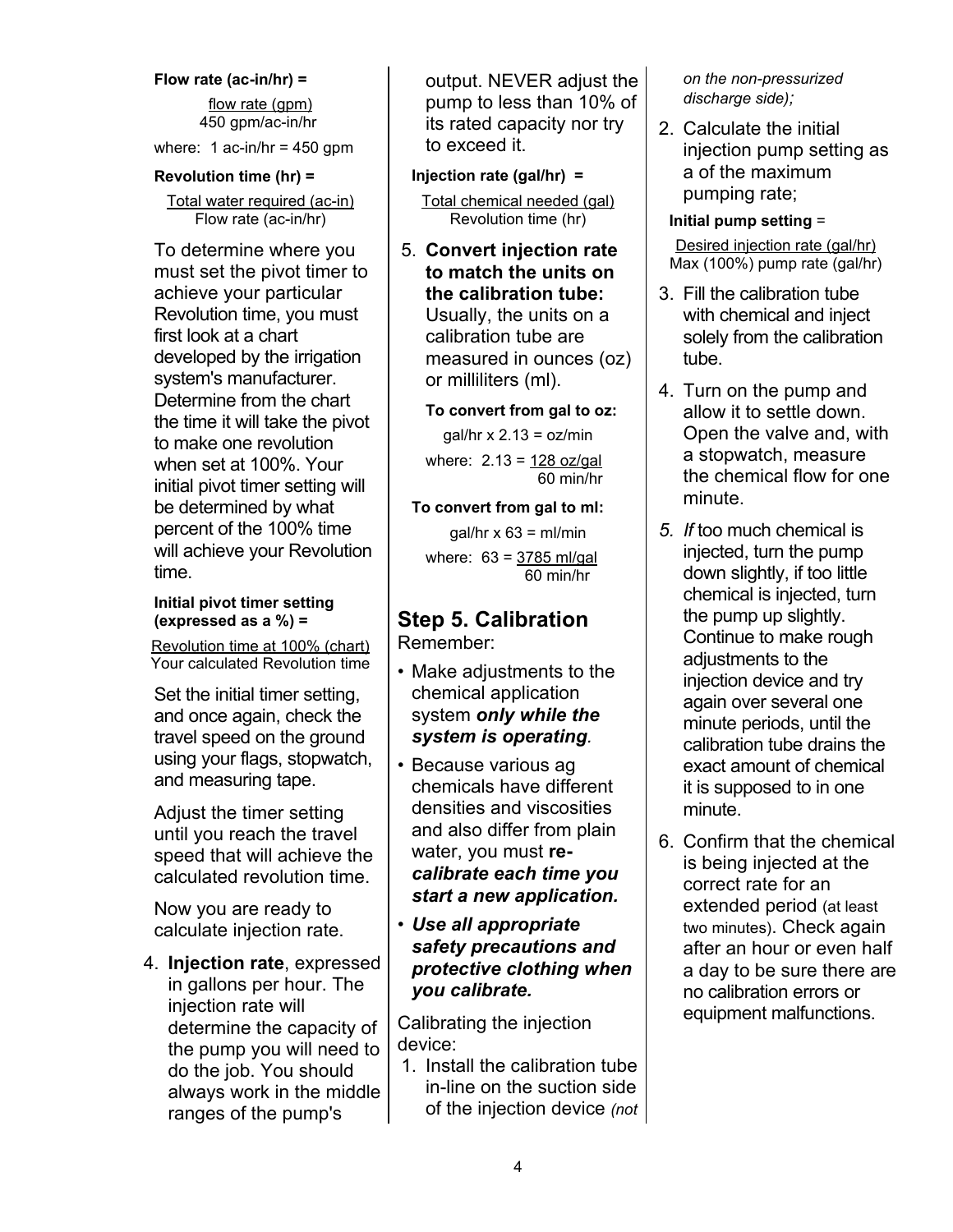## **Chemigation Calibration**

*Directions: Circle the letter of the best answer*

- 1. Chemigation is the application of agricultural chemicals through  $a(n)$ system.
	- **A. irrigation**
	- **B. fertilization**
	- **C. aerial**
	- **D. underground**
- 2. Calibration of the chemigation system is important because it
	- **A. increases efficiency and profitability**
	- **B. controls the amount of chemical being applied to the field**
	- **C. increases personal and environmental safety**
	- **D. All of the above**
- 3. Applying too little chemical to a field **Solution Contains a set of the set of the set of the set of the set o** 
	- **A. is illegal**
	- **B. may damage crops**
	- **C. is a waste of money**
	- **D. All of the above**

4. Applying too much chemical to a field **All and Taylor Contract Contract Contract** 2.

- **A. is illegal**
- **B. may damage crops**
- **C. is a waste of money**
- **D. All of the above**
- 5. When the end gun is turned off on a full circle center pivot irrigation system, the other sprinklers will typically
	- **A. increase their flow by 2-10%**
	- **B. increase their flow by 25-50%**
	- **C. decrease their flow by 25-50%**
	- **D. build up pressure and may blow off**
- 6. Why should 2-3 sprinkler heads near the pivot point of a full circle center pivot irrigation system be turned off when chemigating?
	- **A. So the chemical will be evenly distributed to each sprinkler head**
	- **B. So the pivot point will be identifiable from the air**
	- **C. So the equipment at the pivot point will not become contaminated**
	- **D. So that additional pressure will be created at the end gun**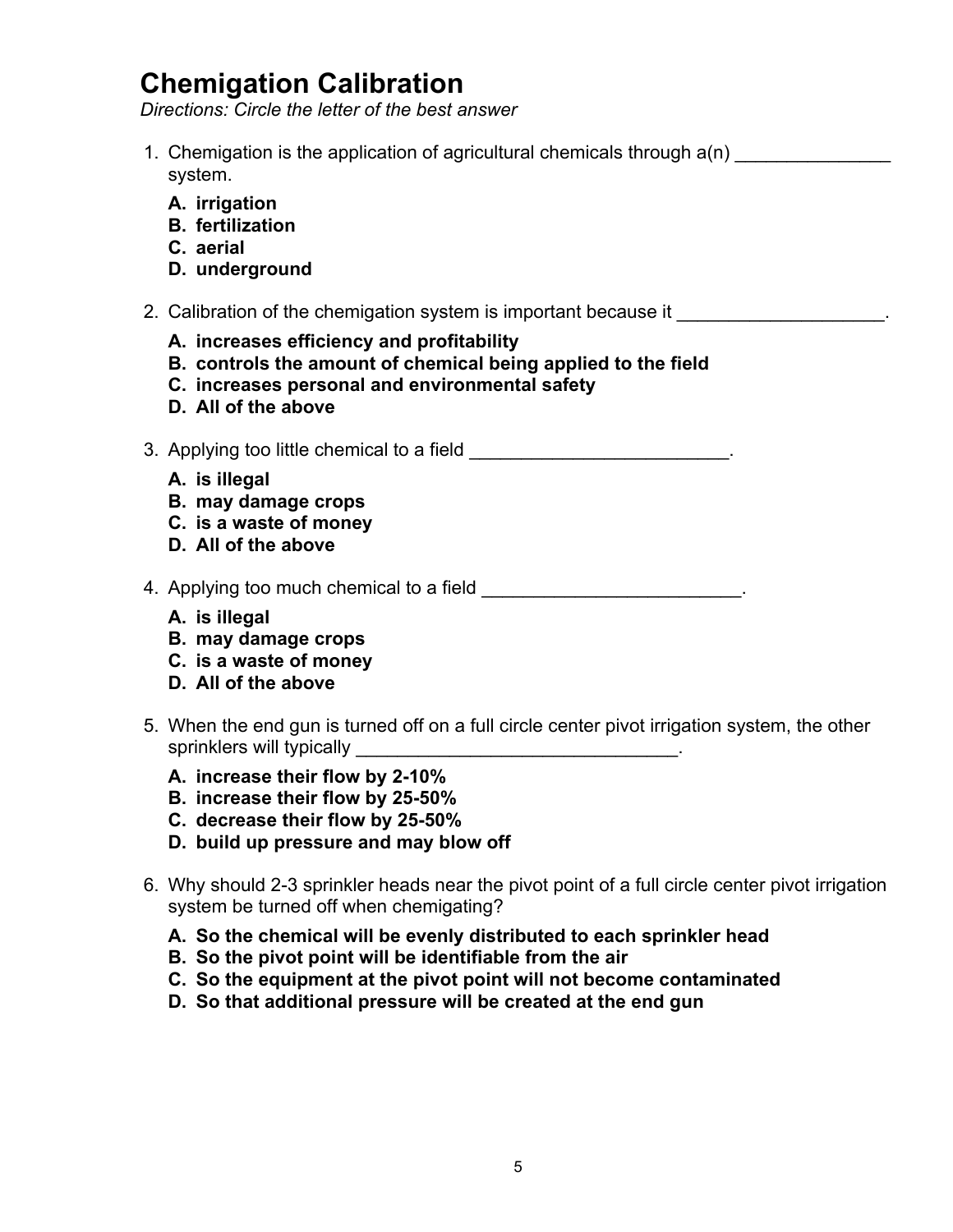- 7. The first thing you should do before calibrating any chemigation system is
	- **A. calculate the total wetted area of the field**

 $\mathcal{L}_\text{max}$  , we have the set of the set of the set of the set of the set of the set of the set of the set of the set of the set of the set of the set of the set of the set of the set of the set of the set of the set of

- **B. run a small tank of chemical mixture through the system at pressure**
- **C. determine the quantity of chemical needed to treat the field**
- **D. inspect the irrigation and injection systems for signs of damage or wear**
- 8. Why is it important to check the system's *uniformity of water application?* 
	- **A. To create a wetted area from which to calculate wetted radius.**
	- **B. To discover any equipment problems, such as worn or blocked nozzles.**
	- **C. To insure that the system moves at a steady rate throughout the entire rotation.**
	- **D. To determine when to turn on and off the end gun.**
- 9. When determining *uniformity of water application*, if the amount of water collected in any one catch container is at least 10% greater or less than the average amount collected in all the containers, this indicates
	- **A. that that container has a hole in it**
	- **B. that the system stayed in one place too long**
	- **C. that the water pressure increased momentarily**
	- **D. that that nozzle is worn out or blocked**
- 10. *Total acres to be treated* for a full circle pivot chemigation system is
	- **A. 43,560 sq. ft.**
	- **B. the total wetted area or the total area irrigated**
	- **C. the total gallons of water required to treat the whole field**
	- **D. the circumference of the circle made by the outer wheel track**
- 11. The *wetted radius* is
	- **A. the distance from the pivot point to the outer wheel track**
	- **B. the distance through the pivot point from dry soil on one side to dry soil on the other side**
	- **C. the distance from the pivot point to the point at which you reach dry soil**
	- **D. the distance around the outside wheel track**
- 12. To determine the *amount of chemical required per acre*, you
	- **A. read the label**
	- **B. divide the total number of acres by 43,560**
	- **C. find the area of a circle**
	- **D. consult the table found in your equipment manual**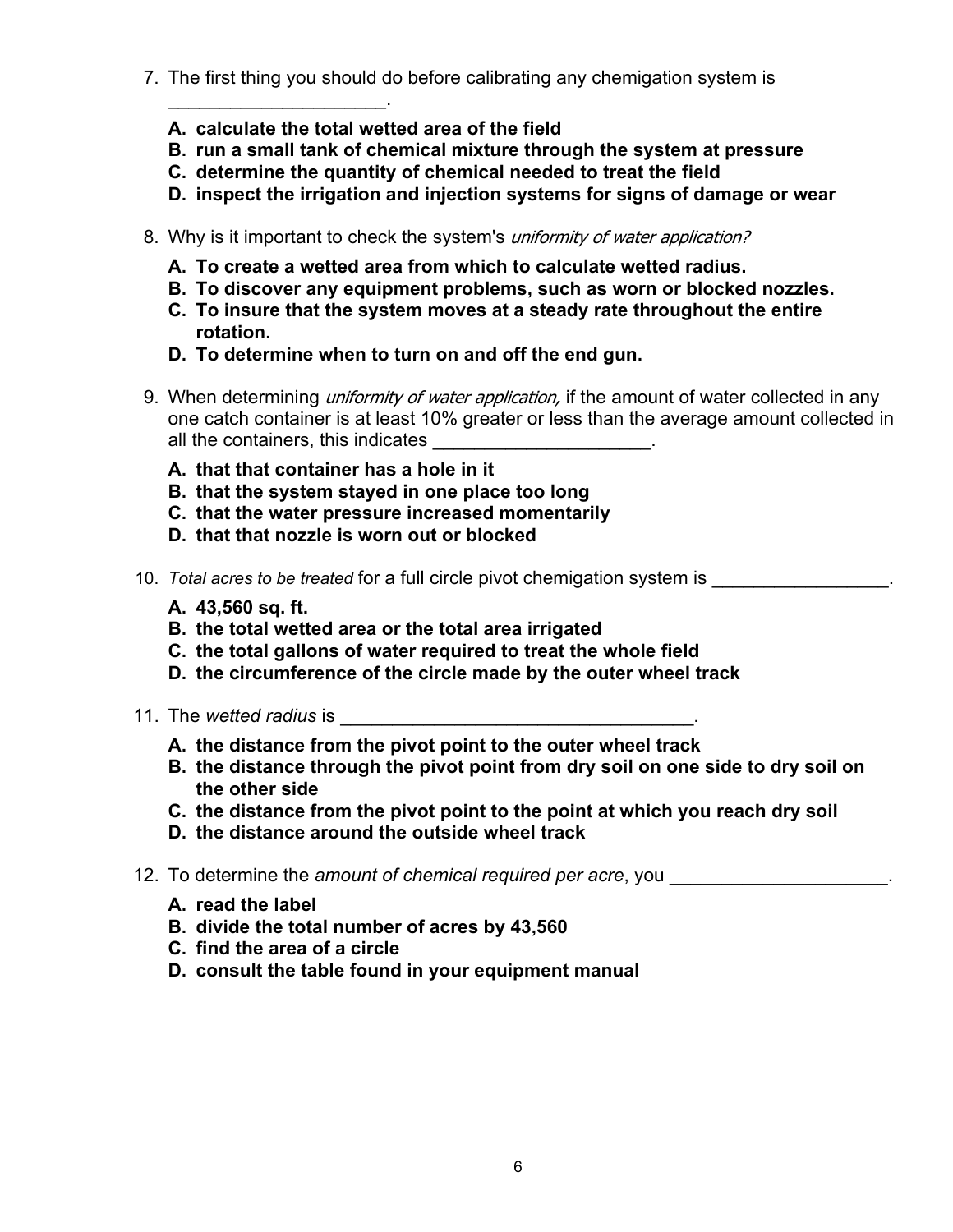13. When calculating the *pivot travel speed,* the system should be

 $\mathcal{L}_\text{max}$  , where  $\mathcal{L}_\text{max}$  and  $\mathcal{L}_\text{max}$  and  $\mathcal{L}_\text{max}$ 

- **A. idling or standing still but with the same water pressure as will be used when chemicals are applied**
- **B. operating at the same speed and water pressure as will be used when chemicals are applied**
- **C. operating at the same speed but at a 5% higher water pressure because the additional pressure will be needed when chemicals are added to the water**
- **D. operating slowly and with the end gun on to determine if drift will occur**
- 14. What piece of equipment is *not* needed to measure the system's *pivot travel speed?*
	- **A. Stop watch**
	- **B. 100 foot measuring tape**
	- **C. Calibration tube**
	- **D. Calculator**
- 15. When measuring the system's *pivot travel speed,* your answer will be in
	- **A. miles per hour**
	- **B. seconds per minute**

 $\mathcal{L}=\mathcal{L}^{\mathcal{L}}$ 

- **C. feet per minute**
- **D. minutes per foot**
- 16. To determine *revolution time of the pivot* for chemigation, you need to know
	- **A. the total wetted area and the pivot travel speed**

\_\_\_\_\_\_\_\_\_\_\_\_\_\_\_\_\_\_\_\_\_\_\_\_\_\_\_\_\_\_\_\_\_\_\_\_\_\_.

- **B. the circumference of the circle made by the last wheel track and the pivot travel speed,**
- **C. the quantity of chemical needed to treat the field and the total wetted area**
- **D. the uniformity of water application and the pivot travel speed**
- 17. The final *injection rate is* usually expressed as **EXACLE 2008** 
	- **A. gallons per acre**
	- **B. miles per gallon**
	- **C. minutes per gallon**
	- **D. gallons per hour**
- 18. To calibrate the chemical injection device you must \_\_\_\_\_\_\_\_\_\_\_\_\_\_\_\_\_\_\_\_\_\_\_\_
	- **A. wear protective clothing**
	- **B. operate the system**
	- **C. include the chemical that is to be applied**
	- **D. All of the above**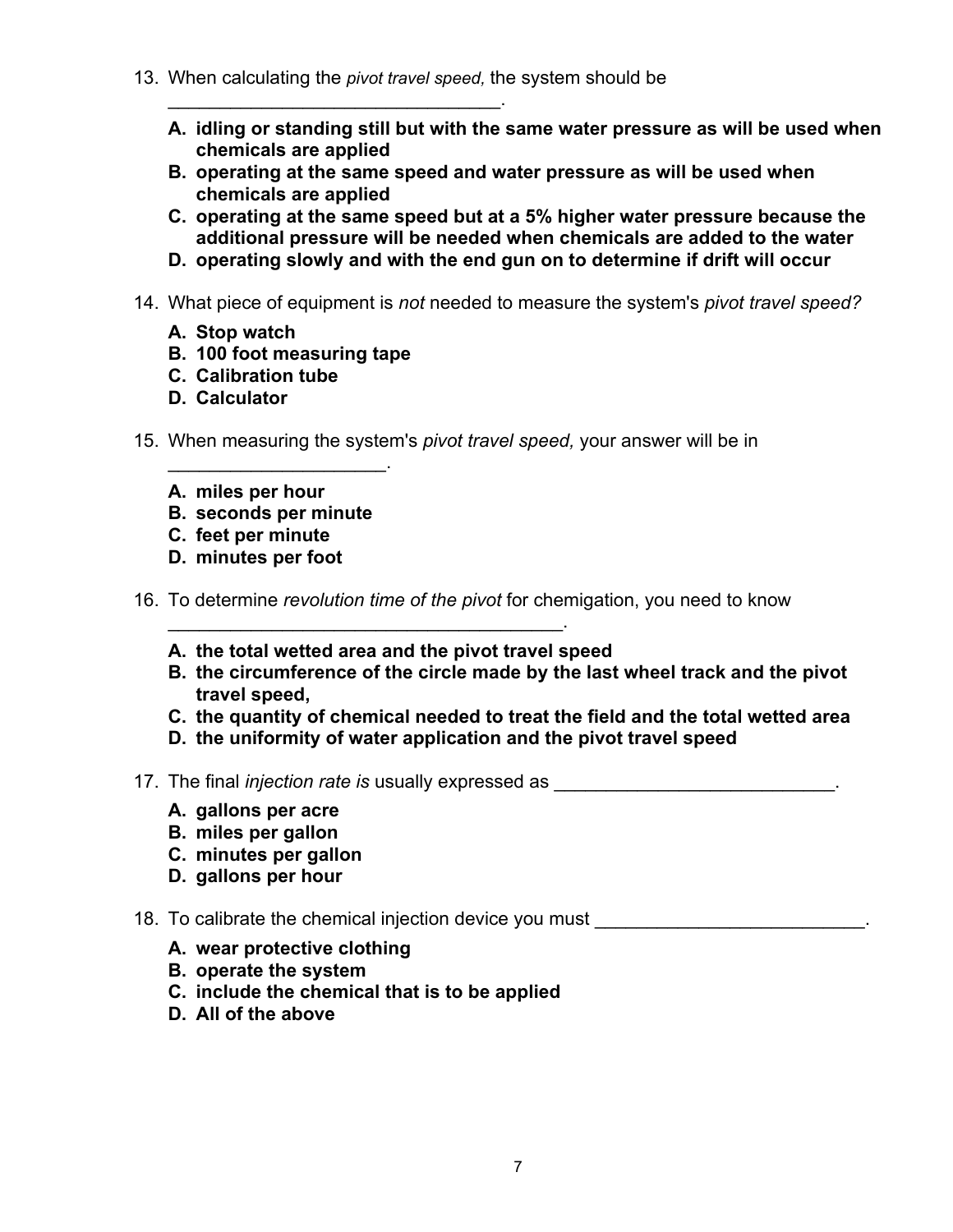- 19. Where should you locate your calibration tube?
	- **A. On the discharge side of the injection device**
	- **B. On the suction side of the injection device**
	- **C. In the clamp on top of the pivot's engine box**
	- **D. In place of the injection device until the system is calibrated**
- 20. The calibration tube
	- **A. measures the volume of water put out by the system**
	- **B. is a graduated cylinder used to mix chemical into the water source**
	- **C. monitors the rate at which the chemicals are flowing into the system**
	- **D. measures the amount of material being put out by the first nozzle**
- 21. Why should your calibration be made using the actual chemical being applied?
	- **A. You need to make sure the chemical you have chosen will not clog up the equipment.**
	- **B. The equipment may slip out of adjustment before you have a chance to apply your chemical**
	- **C. The density and viscosity of all agricultural chemicals are different, making your final adjustment dependent on the chemical being used.**
	- **D. All of the above**

 $\mathcal{L}_\text{max}$  , we have the set of the set of the set of the set of the set of the set of the set of the set of the set of the set of the set of the set of the set of the set of the set of the set of the set of the set of

- 22. During *initial* calibration you need to make adjustments to the system every
	- **A. minute**
	- **B. 10 minutes**
	- **C. half hour**
	- **D. hour**
- 23. Why should you check your final calibration over an extended period, such as half a day?
	- **A. To turn on the end gun.**
	- **B. To check for calibration error or equipment malfunctions.**
	- **C. To see how the plants are responding to the treatment.**
	- **D. All of the above**
- 24. To determine the *Total chemical needed* for the field, you **with all and the** *Total chemical* needed for the field, you
	- **A. look for the amount printed on the label**
	- **B. measure the output from each nozzle and multiply by 43,560**
	- **C. divide the acres to be treated by the chemical required per acre**
	- **D. multiply the acres to be treated by the chemical required per acre**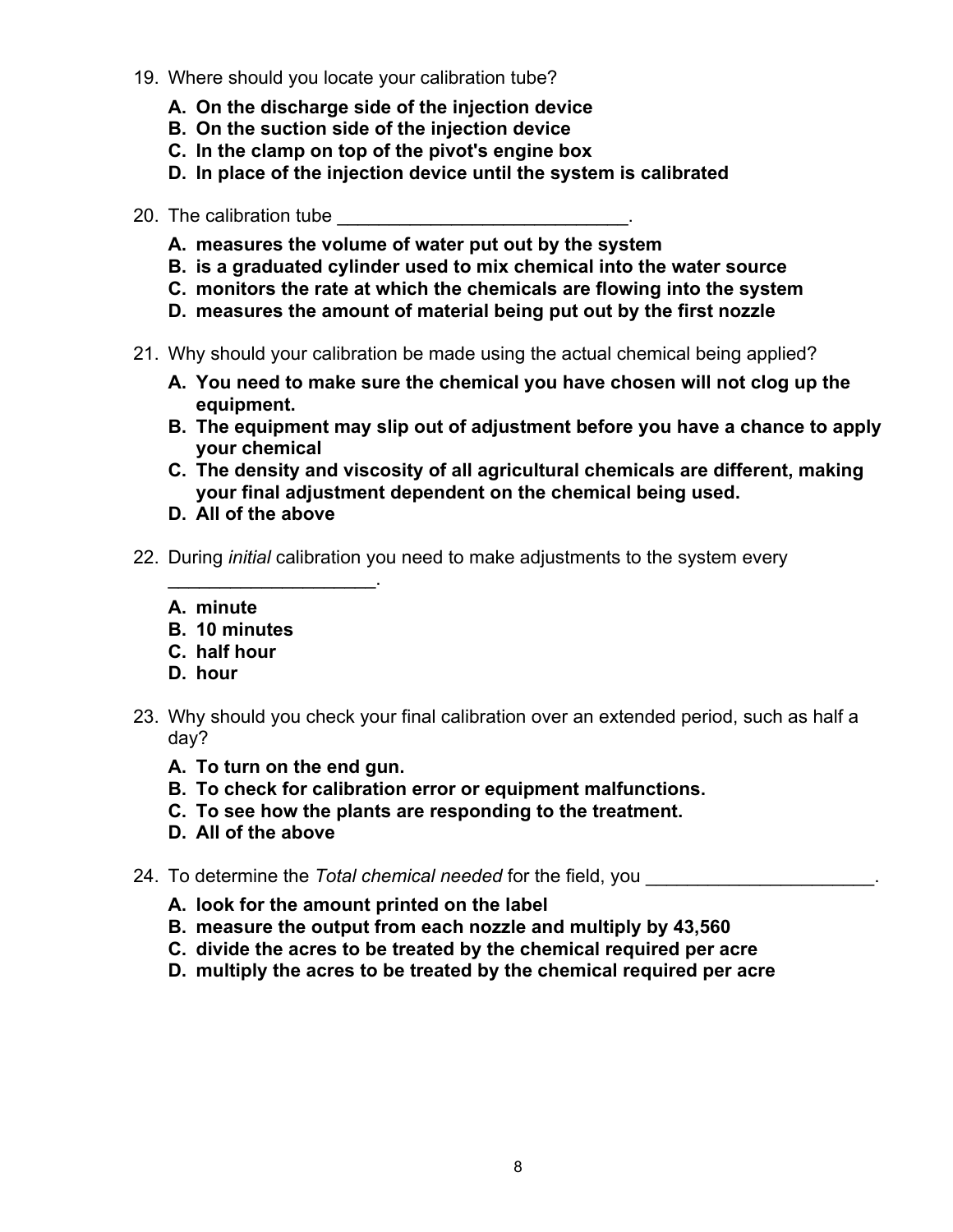- 25. What do you set the pivot timer on to apply insecticides?
	- **A. 100%**
	- **B. 75%**
	- **C. 50%**
	- **D. 25%**
- 26. What is the difference between calibrating a system for applying a pesticide versus a system for applying a fertilizer?
	- **A. Fertilizers are more corrosive than pesticides.**
	- **B. Pesticides are generally applied in lower volumes and require smaller capacity injection pumps and calibration tubes.**
	- **C. The system is required to go two full revolutions for fertilizers but not for pesticides.**
	- **D. Pesticides require a certain volume of water be applied to the treated area in addition to the chemical.**
- 27. The factors affecting pivot travel speed are: significantly slope and wheel track depth.
	- **A. temperature**
	- **B. time of day**
	- **C. soil type**
	- **D. size of motor**
- 28. The exact amount of water or the water volume that must be pumped along with the injected chemical is critical when applying **EXECUTE:** The contract of the contract of the contract of the contra
	- **A. herbicides**
	- **B. insecticides**
	- **C. fungicides**
	- **D. pesticides**

29. The average efficiency of most irrigation systems is \_\_\_\_\_\_\_\_\_\_\_\_\_\_\_\_\_\_\_\_\_\_\_

- **A. 100%**
- **B. 85%**
- **C. 50%**
- **D. 15%**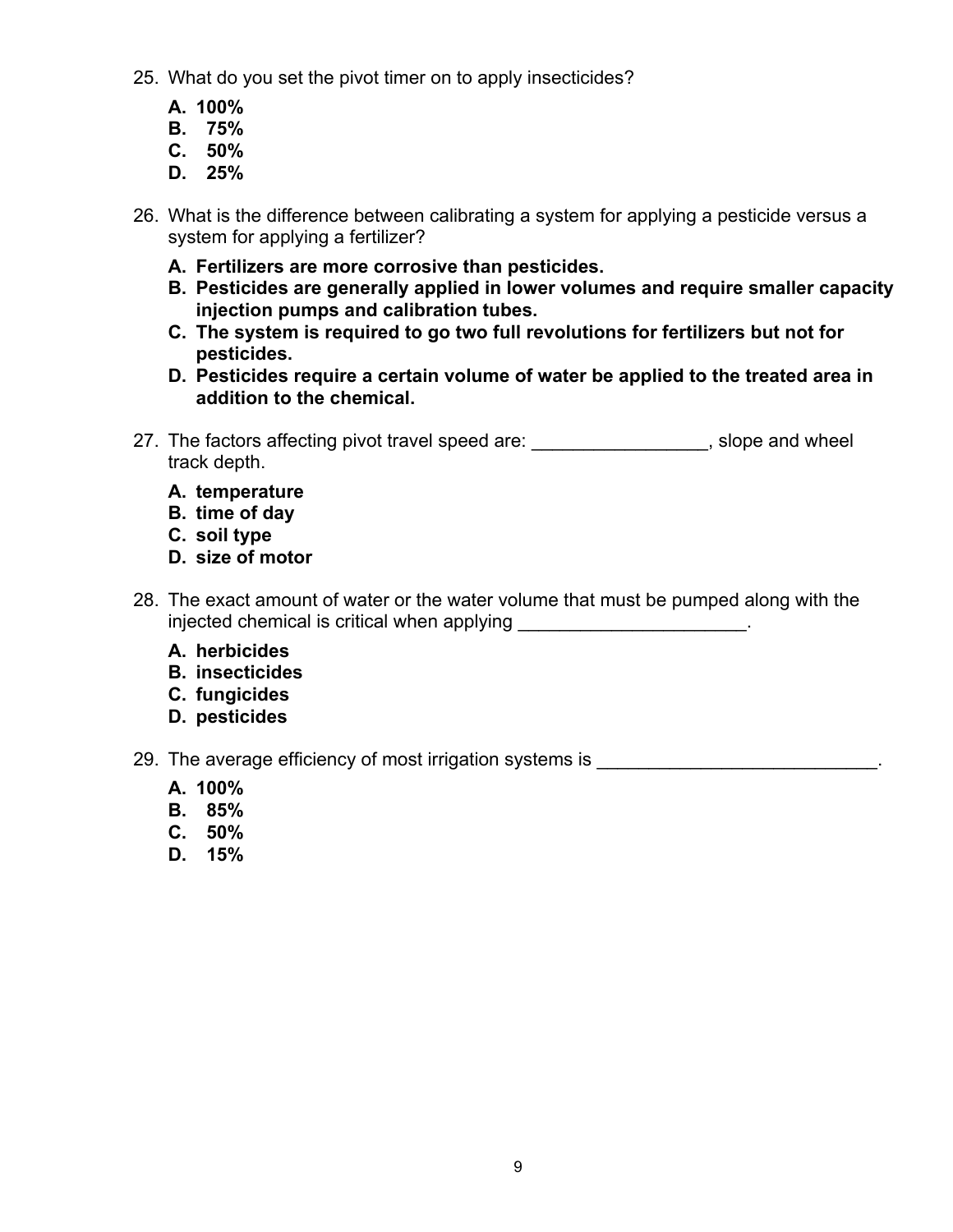## *Answer Key: Chemigation Calibration*

- 1. **Answer A is correct.**
- 2. **Answer D is correct.** Until you calibrate there is no way of knowing whether the amount of chemical being applied is too little, too much or just right. Too much chemical can damage crops, wastes money and is illegal; too little chemical may not do the job, which reduces production and is also a waste of money.
- 3. **Answer C is correct.**
- 4. **Answer D is correct.**
- 5. **Answer A is correct.** Consequently, if you calibrate the system with the end gun on, you will need to re-calibrate if you turn the end gun off because your application rate will change.
- 6. **Answer C is correct.** Not only to prevent contamination of the equipment but also for the applicator's personal safety.
- 7. **Answer D is correct.** You should always visually inspect. There is no sense calibrating defective equipment.
- 8. **Answer B is correct.** Damaged and worn equipment is a common source of calibration error. The chemical application can only be as uniform as the water application. Blocked or worn out nozzles cause irregularities or trouble spots.
- 9. **Answer D is correct.** If the system is spraying uniformly, it means each nozzle is putting out the same amount of water. Location of any one catch container should not make a difference. If the system stays too long in one place or if there was an increase in water pressure, the volume in a whole line of containers from one end of the boom to the other should be affected, not just one isolated container.
- 10. **Answer B is correct.** For a full circle pivot irrigation system, this also happens to be the area of a circle.
- 11. **Answer C is correct.** The sprayed or treated area may reach farther out than the outer wheel, especially if the end gun is turned on. The radius of a circle is always the straight line distance from the center of the circle to its outer edge, in this case, the dry soil. The distance from one side of the circle to the other is the diameter, and the distance around the outside of the circle is the circumference.
- 12. **Answer A is correct.** The amount of chemical required per acre is the application rate found on the label. The total amount of chemical required will be the total number of acres multiplied by the application rate.
- 13. **Answer B is correct.** Calculating the system's pivot travel speed is the most critical step in the calibration procedure. Therefore, during calibration, the equipment should simulate as closely as possible an actual application.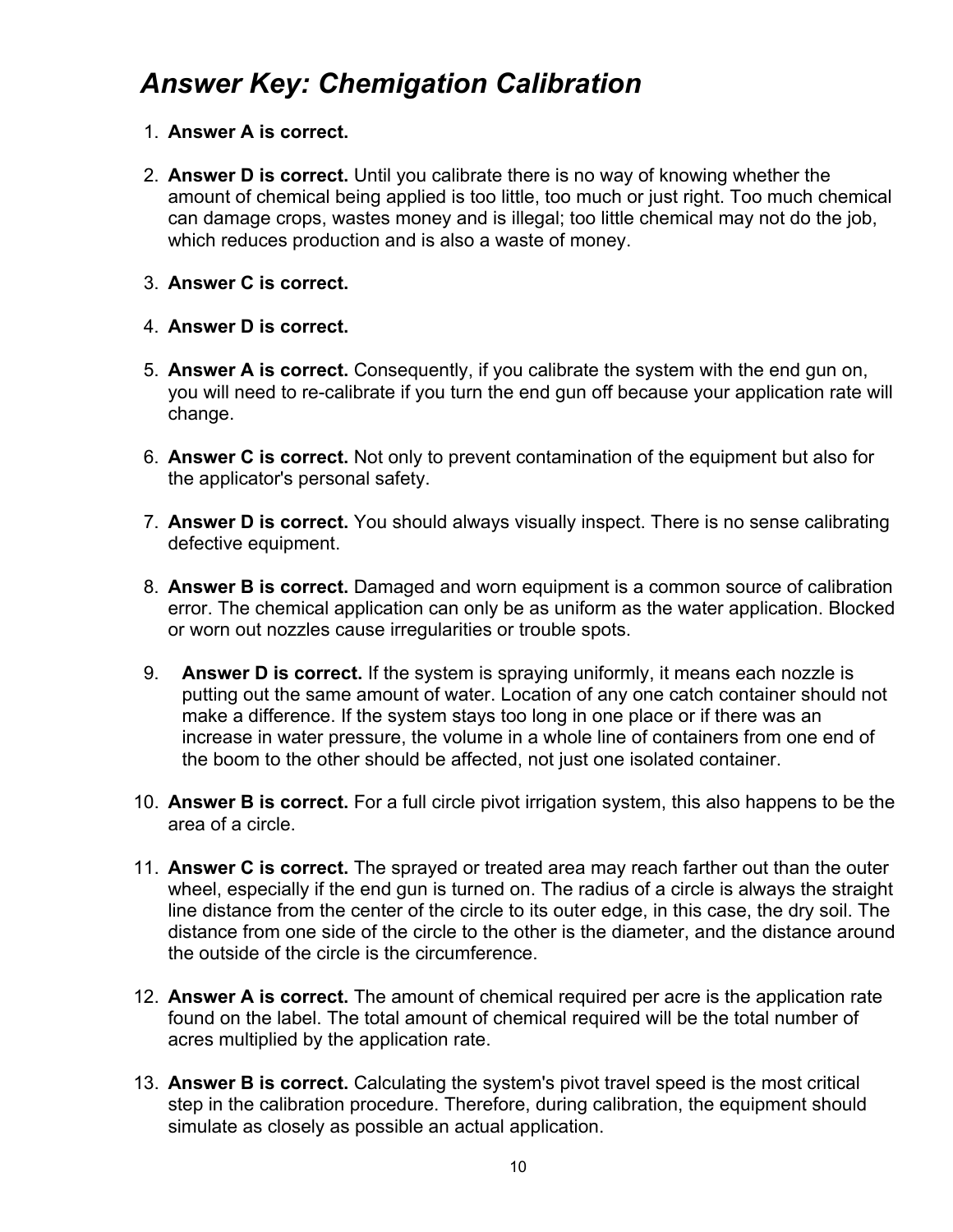- 14. **Answer C is correct.** The fourth piece of equipment needed is flagging. To determine pivot travel speed you start the stop watch and flag the location of either wheel on the outer tower of the operating irrigation system. Exactly ten minutes later, you flag the outer wheel again, then measure the distance between the two flags with the 100 foot tape. Next you divide, using the calculator, feet by minutes to determine Rate.
- 15. **Answer C is correct.** Rate is distance over time which you find in both answers A and C. Miles per hour, however, would be used only if greater distances and times were being measured.
- 16. **Answer B is correct.** The treatment will be completed as soon as the system has made a complete circle around the field. Therefore, if you know the circumference, or distance around the outside of the circle, and the pivot travel speed, or time it takes to move a given distance, together, they will give you the Time it will take for the system to complete one pass around the field.
- 17. **Answer D is correct.** The final injection rate is expressed as a volume of chemical to be applied over a given period of time. In most cases in the United States, chemical tanks are measured in gallons but liters or milliliters may also be used. D, however, is the only answer expressed as volume over time.
- 18. **Answer D is correct.** To calibrate the system accurately, you should always calibrate with the chemical being used, because different chemical densities and viscosities will cause the application rate to differ. When working with any agricultural chemicals, you should always wear protective clothing.
- 19. **Answer B is correct.** You need to know the rate at which the chemical is being injected into the system. You can tell this by the rate it is being sucked into the injection device.
- 20. **Answer C is correct.** The calibration tube is used strictly for calibration of the system.
- 21. **Answer C is correct.** Because of C, A is almost correct. But, some of your calculations, such as Total wetted area, Quantity of chemical needed to treat the field, and Rate of travel, are not affected by the density or viscosity of the irrigant being applied.
- 22. **Answer A is correct.** The initial adjustments are the most critical and should be done frequently and with great care.
- 23. **Answer B is correct.** Additional monitoring of the system's calibration over longer periods is necessary to catch any problems before they cause trouble.
- 24. **Answer D is correct.** The formulated chemical per acre can be found in the label directions. If the rate is given in quarts per acre, it can be converted to gallons per acre by dividing by 4 (4 quarts per gallon).
- 25. **Answer A is correct.** The revolution time for center pivot irrigation systems can be adjusted at the pivot point. The adjustment is made as a percent of full speed. When applying insecticides, the chemical should be applied as quickly as possible, since the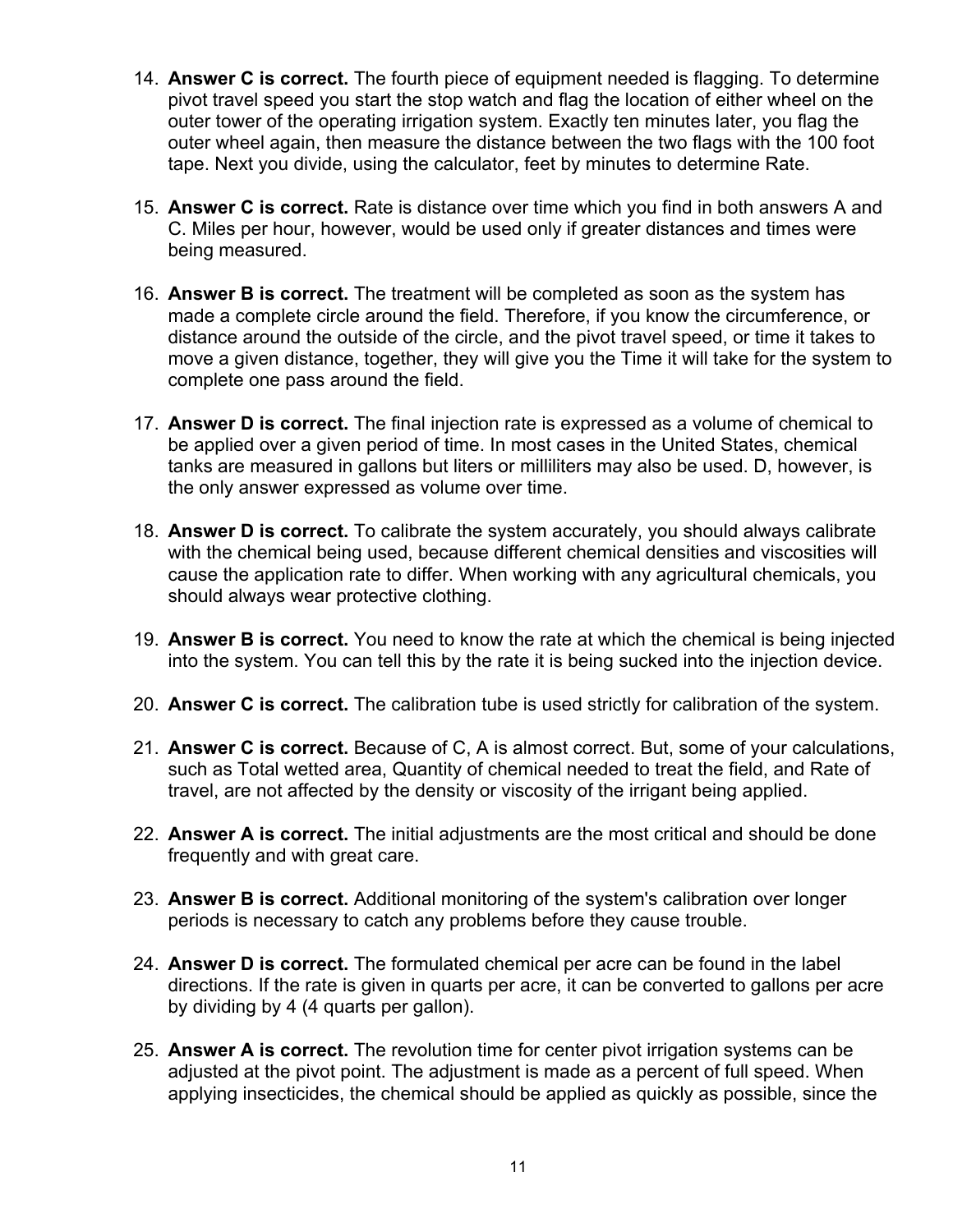amount of water applied with the chemical is not important. Therefore, the timer is set at 100% of full speed.

- 26. **Answer B is correct.** If you chemigate, two separate injection systems are required, one for pesticides and one for fertilizers. Fertilizers are applied in much larger volumes per acre. This requires larger volume chemical tanks and higher capacity calibration tubes.
- 27. **Answer C is correct.** Because these factors vary throughout a field, travel speed must be determined at several locations around the field, and the average travel speed used when calculating revolution time.
- 28. **Answer A is correct.** The volume or water to be applied with the herbicide is a critical part of the treatment and is recommended in the label directions.
- 29. **Answer B is correct.** 10% to 20% of irrigation water pumped through a sprinkler irrigation system never reaches the ground because of losses due to drift or evaporation. In order to apply the recommended volume of water with an herbicide, the total volume of water pumped must be increased by 15% to allow for this reduction in the volume of water that actually reaches the ground.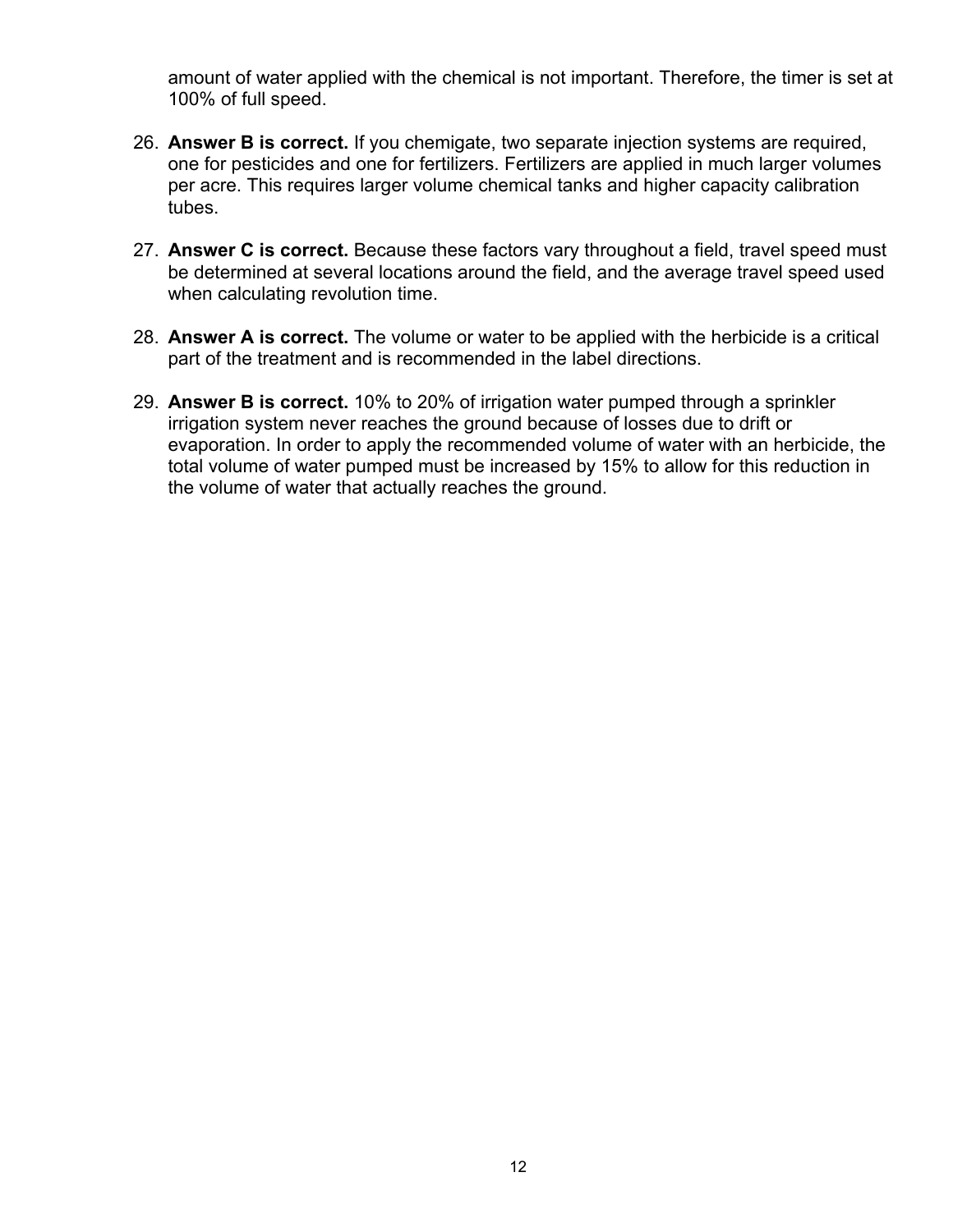## Chemigation Calibration for Center Pivot Irrigation Systems Pesticide Applicator Training Evaluation

| Circle one response for each item.                               |                                                                                                                            |           | <b>Strongly Disagree</b><br>Disagree<br>Neither Agree nor Disagree<br>Agree<br><b>Strongly Agree</b> |             |             |      |         |         |
|------------------------------------------------------------------|----------------------------------------------------------------------------------------------------------------------------|-----------|------------------------------------------------------------------------------------------------------|-------------|-------------|------|---------|---------|
| If you have already been active in this behavior, circle         |                                                                                                                            |           | Not Applicable                                                                                       |             |             |      |         |         |
|                                                                  | As a result of this training                                                                                               |           |                                                                                                      |             |             |      |         |         |
| 1.                                                               | My knowledge of chemigation calibration has increased.                                                                     |           |                                                                                                      |             | N           |      |         | A SA NA |
| 2.                                                               | I better understand the need to calibrate chemigation systems.                                                             |           |                                                                                                      |             | N           |      | A SA NA |         |
| 3.                                                               | I now understand calibration saves money in the long run.                                                                  |           |                                                                                                      |             | N           |      |         | A SA NA |
| 4.                                                               | I am more comfortable with the calibration process.                                                                        |           |                                                                                                      |             | $\mathbf N$ |      | A SA NA |         |
| 5.                                                               | I am more aware of problems to look for when maintaining<br>a chemigation system.                                          | <b>SD</b> | D                                                                                                    | $\mathbf N$ |             |      | A SA NA |         |
| 6.                                                               | I feel that Clemson Extension is helping me to implement<br>better calibration and maintenance practices on my operation.  | <b>SD</b> | D                                                                                                    | N           |             | A SA |         |         |
| 7.                                                               | I intend to put into practice the following chemigation maintenance and calibration activities:<br>(Check ALL that apply.) |           |                                                                                                      |             |             |      |         |         |
|                                                                  | 9 Regularly inspect the system for signs of damage or wear before each chemical application                                |           |                                                                                                      |             |             |      |         |         |
|                                                                  | $\Theta$ Check the uniformity of water application of the system before calibrating                                        |           |                                                                                                      |             |             |      |         |         |
|                                                                  | Re-calibrate each time before starting a new application                                                                   |           |                                                                                                      |             |             |      |         |         |
| 9 Wear protective clothing when calibrating a chemigation system |                                                                                                                            |           |                                                                                                      |             |             |      |         |         |
|                                                                  |                                                                                                                            |           |                                                                                                      |             |             |      |         |         |
|                                                                  | $9$ Other<br>9<br>Other                                                                                                    |           |                                                                                                      |             |             |      |         |         |
|                                                                  | <u> 2002 - Jan Barnett, fransk politik (d. 1882)</u><br>( please specify)                                                  |           |                                                                                                      |             |             |      |         |         |